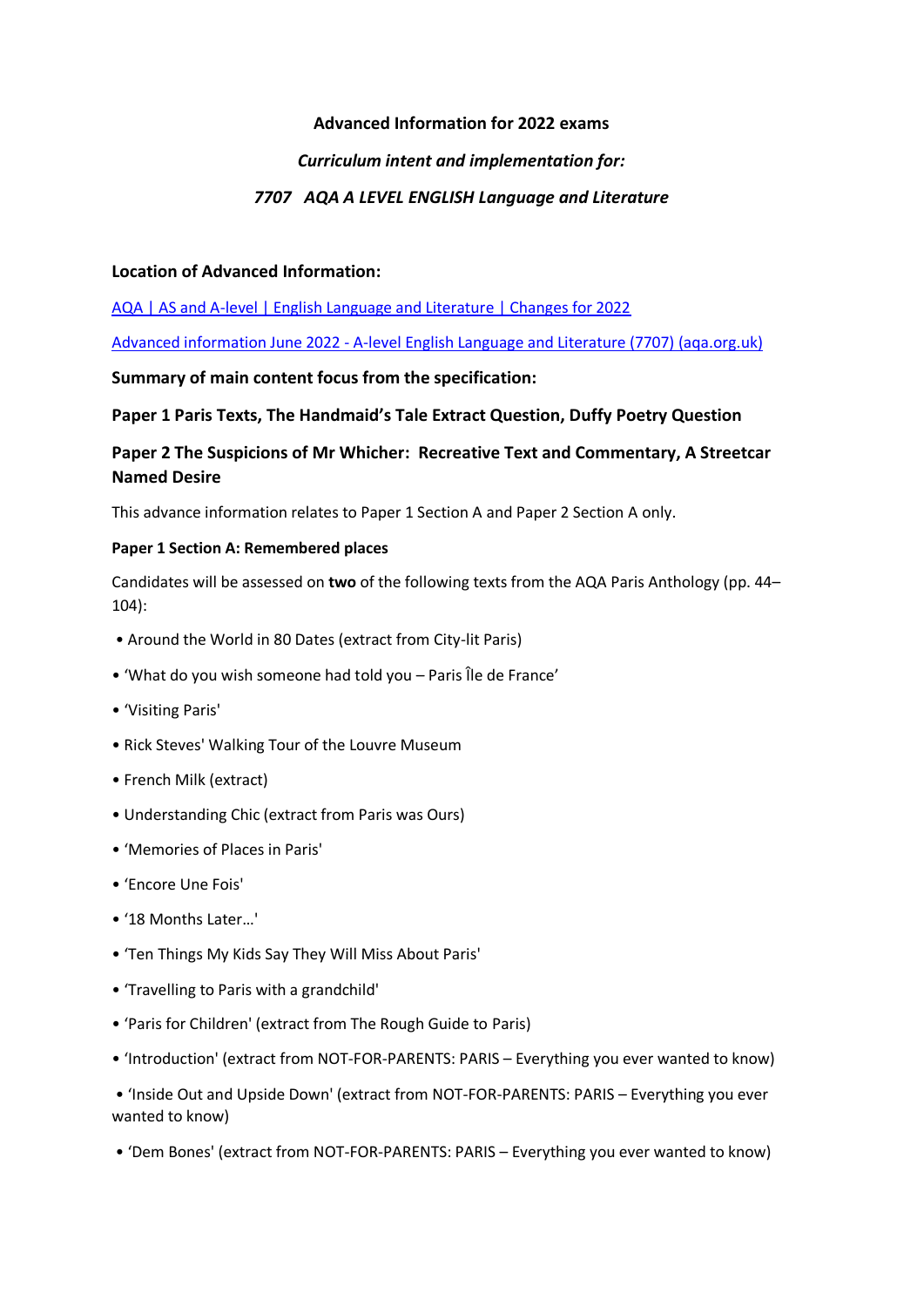• 'Cruise the Carousels' (extract from NOT-FOR-PARENTS: PARIS – Everything you ever wanted to know)

#### **Paper 2 Section A: Exploring Conflict** Section A: Writing about society

The extracts included in the exam paper are from the following text locations:

The Suspicions of Mr Whicher: or the Murder at Road Hill House – Kate Summerscale: Chapters 16– 20.

### **Advice on synoptic links/other topics to provide supporting knowledge:**

Linguistic glossary [https://filestore2.aqa.org.uk/resources/english/AQA-7706-7707-](https://filestore2.aqa.org.uk/resources/english/AQA-7706-7707-GLOSSARY-CTT.PDF) [GLOSSARY-CTT.PDF](https://filestore2.aqa.org.uk/resources/english/AQA-7706-7707-GLOSSARY-CTT.PDF)

### **Dates of final exams:**

Paper 1 – 7707/1 Telling Stories 3h 07 June 2022 am

Paper 2 – 7707/2 Exploring conflict 2h 30m 20 June 2022 pm

Paper 3 – 7707/C Non-exam assessment: Making connections NEA Submit by March 24 (internal date)

### **Lesson and intervention schedule from mocks to exams:**

| Wk. Beg. | <b>Lesson topics</b>                    | Intervention and tutor schedule |
|----------|-----------------------------------------|---------------------------------|
| 07 Mar   | Yr 13 Mock Exams                        | Tues lunch time                 |
|          |                                         |                                 |
| 14 Mar   | Yr 13 Mock Exams                        | Tues lunch time                 |
|          |                                         |                                 |
| 22 & 23  | <b>Feedback on Mocks</b>                | Tues lunch time and P7          |
| Mar      | Paris Texts - linguistic analysis       |                                 |
|          | Language features                       |                                 |
|          | The Handmaid's Tale - response to       | One to ones - intense revision  |
|          | extract and drawing from the key        |                                 |
|          | moments in the novel; effective use of  |                                 |
|          | quotations                              |                                 |
|          | Mean Time - answering the poetry        |                                 |
|          | question - thematic approach            |                                 |
|          | <b>Submission of NEA</b>                |                                 |
| 29 & 30  | The Suspicions of Mr Whicher            | Tues lunch time and P7          |
| Mar      | Review key plot moments and crime       |                                 |
|          | timeline                                |                                 |
|          | Character pen portraits                 | One to ones - intense revision  |
|          | Context including Victorian features,   |                                 |
|          | crime and society, the emergence of the |                                 |
|          | detective, dialect and language aspects |                                 |
| 04 Apr   | <b>EASTER</b>                           |                                 |
|          |                                         |                                 |